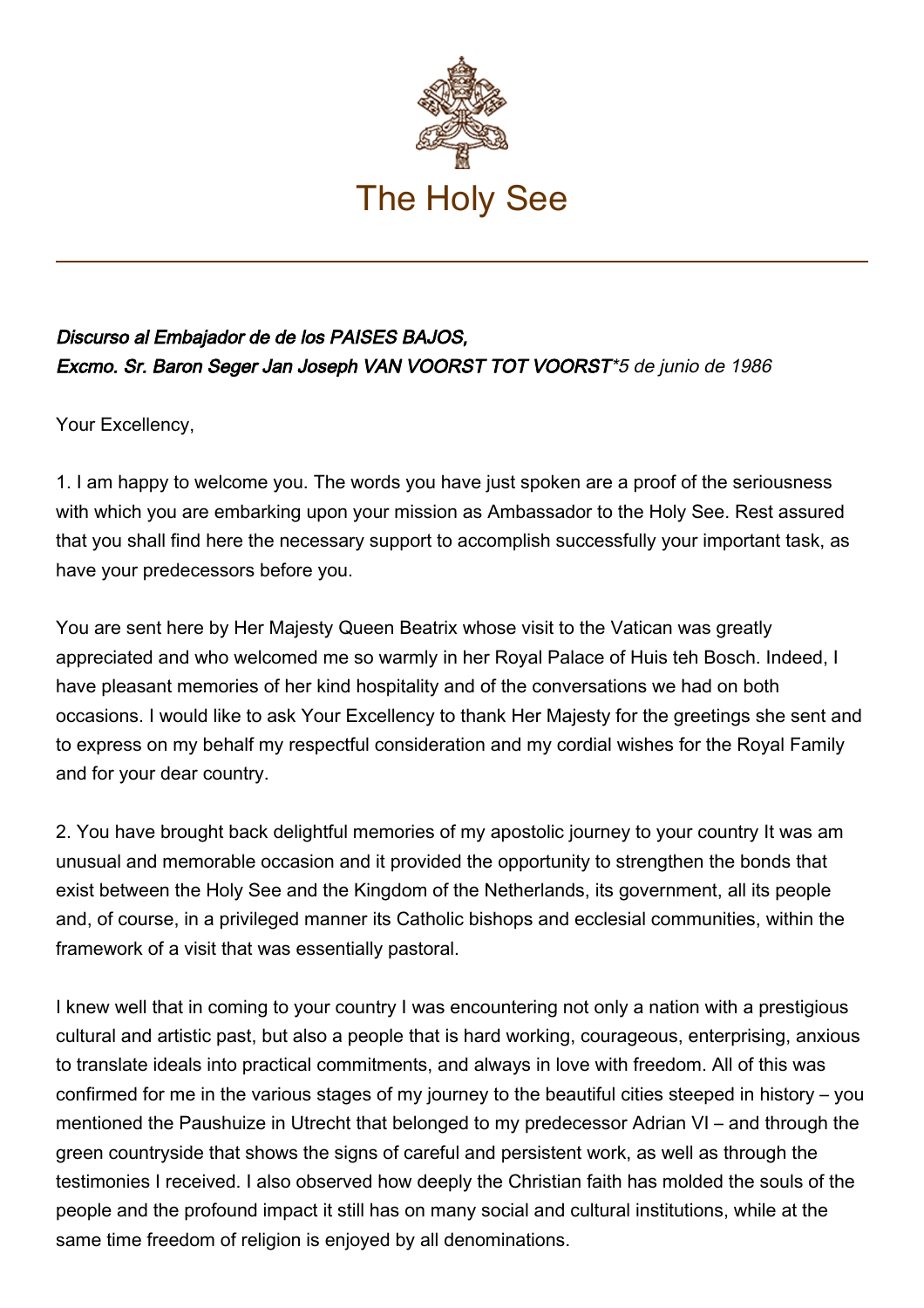3. With respect to political involvement, Your Excellency has stressed the active participation of the Netherlands in international life, its concern for strengthening peace wherever it is threatened, its desire to see that justice is more widely enforced and human rights effectively guaranteed. Your government plays a special role, often a determining one, in the activities of various European institutions. You know well the interest that the Holy See has in all these efforts to foster greater brotherhood and solidarity within the human community through the development and implementation of appropriate political, legal and economic measures

I would like to mention one point in particular that should be a source of pride to your country: I am thinking of the generosity with which the people and the government of the Netherlands participate in the development of less fortunate nations in the Third World. The Catholic community strongly supports this commitment. Is it not in the same spirit that your Christian compatriots contributed to the evangelization of mission countries and continue today their involvement in the young Churches? The people of the Netherlands have a feeling for the needs of others; they know how to open themselves to the universal, through actions rather than words. The Holy See rejoices in this and congratulates you!

4. Your Excellency, you have rightly insisted on the specifically spiritual mission of the Church and the Holy See which is its centre. Thus, the primary concern of the Church is the formation of consciences; local Churches in every country labour to accomplish this in communion with Peter's successor. I will gladly pray for the salvation of your fellow citizens, as you have asked me to do. And salvation includes the promotion of moral and spiritual values.

The Church would be failing in its duties if it did not attempt to enlighten consciences, to point out evils that are a threat both to Christian life and to the wholeness of man, to encourage that which leads to truth and to the good of humanity. She has no direct power over the laws and institutions of the State, chosen democratically by the citizens in all freedom. However, she will always distinguish between that which is legally allowed and that which is moral, consistent with a properly formed conscience. This is true, for example, of the issue of respect for life from the moment of conception, or in serious illness and old age. Indeed, the Church is always calling consciences to a moral awakening.

In truth, it is up to the bishops of each country to lead their fellow citizens in reflecting on these principles: they are the principles of the Universal Church, upheld by the Holy See. And, indeed, your bishops have not failed to do so in the two areas that I have just mentioned. Of course, there are many other moral problems of great complexity and we must note that younger generations especially are very disoriented, often seeking escape in drugs and in degrading behaviour. Who would not wish to be involved in educating them to authentic freedom, to the search for truth, to respect for love and family values? For her part, the Church wishes with all her might to be involved in this task while remaining in her place, and respectful of the consciences of others. She